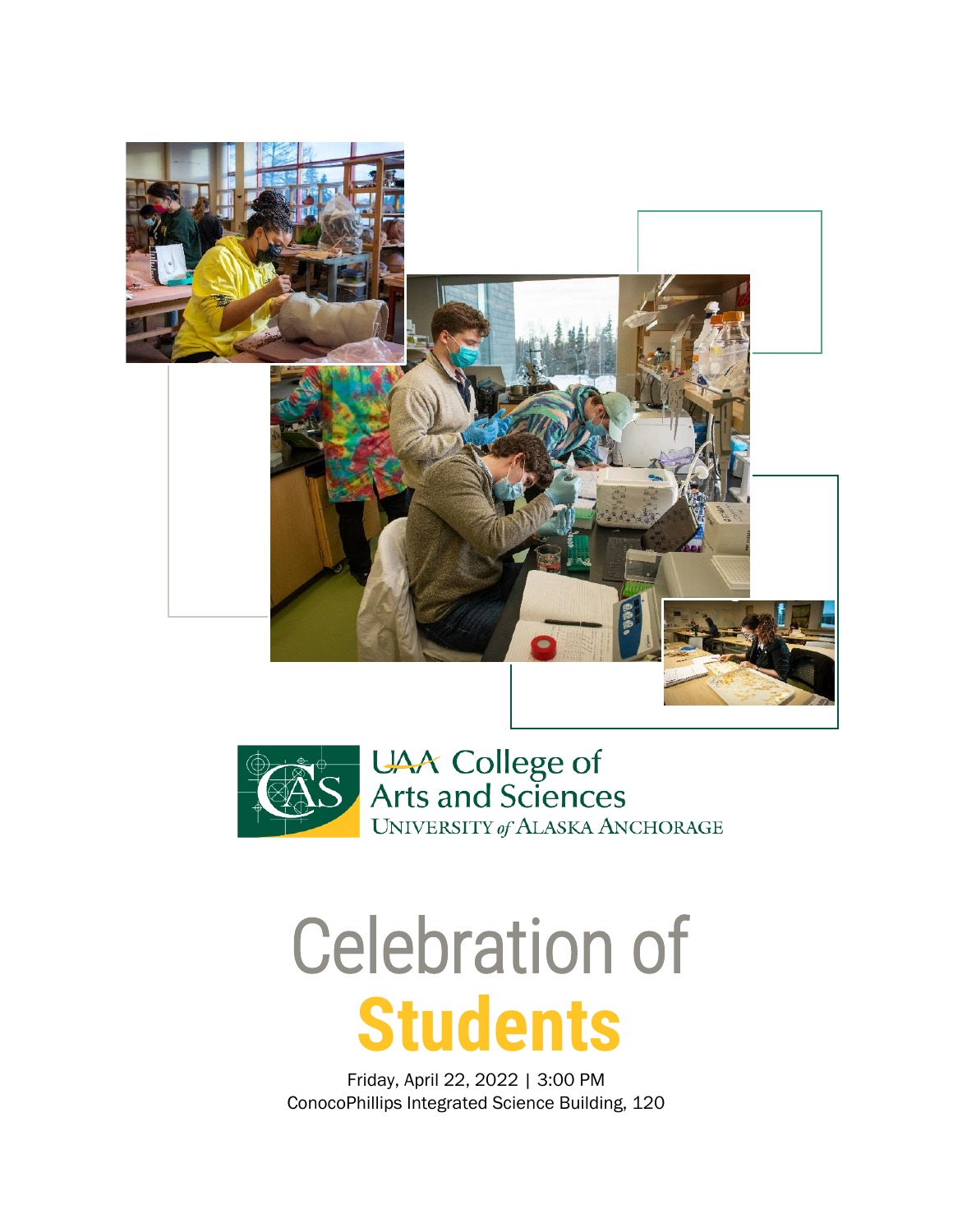



Danelle Shellikoff Alaska Native Studies



Christine Castro Anthropology



Lejonique Trim Art



Ashlee Voorhis Biology



Jordyn McNeil **Chemistry** 

Danelle Alaĝum Dakix Shellikoff asax̂takux̂. Unangax̂ama Athabascan akux̂. Isanam ama Grayling tanadgusii ilagaan angix̂takux̂. Danelle Shellikoff is Unangax̂ and Athabascan, from the villages of False Pass and Grayling. Danelle Shellikoff obtained her General Studies Associates in Fall of 2021. After the Spring 2022 semester, Danelle will receive her Associates in Alaska Native Studies. Danelle is also currently in the process of applying to the Bachelors of Science in Nursing program, with the goal of becoming a registered nurse in her native community. Danelle is an excellent student, who pays close attention to details and makes sure that she is present for class.

Christine Castro is a senior at UAA pursuing her B.A. in Anthropology and a minor in History. Castro is an exemplary student and has embraced opportunities to learn about anthropology in both classroom and field settings. In 2020, she assisted with the faunal analysis for the Chernofski Village Harbor Site in the Aleutian Islands with Cultural Resource Consultants (CRC) in Anchorage. For the upcoming summer of 2022, she will be participating in her fourth season of archaeological data recovery and survey for the Sterling Highway project. After graduating, Christine plans to attend graduate school in Alaska, Washington, or British Columbia to continue her studies in archaeology.

Lejonique Trim is enrolled in Beginning Wheelthrown Ceramics and Intermediate Handbuilt Ceramics. She goes above and beyond in the research for her projects in both classes. Lejonique is constantly experimenting and working on several pieces at a time. Three of her pieces were included in the Hugh McPeck Gallery's Clay Body Invitational Exhibition in January 2022. Her perspective and attitude towards ceramics has helped to foster a more engaging and dynamic studio community.

Ashlee Voorhis is pursuing a B.A. in Biological Sciences with a minor in Geographic Information Services while also working full time at the UAA/APU Consortium Library. She has previously worked with Arctic ground squirrels in Dr. Duddleston's lab at UAA. A class that Ashlee is looking forward to taking is Comparative Anatomy of Vertebrates, which focuses on the evolutionary, ecological, and physiological implications of shared organs in vertebrates. After graduation, she wants to use her degree to become a wildlife biologist and to hopefully work for the Alaska Department of Fish and Game studying the moose population in Alaska.

Jordyn McNeil is pursuing her degree in Biochemistry and has demonstrated academic excellence in the classroom, in the laboratory, and in our UAA community. She is performing high impact undergraduate research, mapping metabolic profiling of turtles subjected to anoxic conditions to inform therapies for cardiac arrest and marine mussels exposed to crude oil investigating oil spill remediation. Last summer, Jordyn worked on a project for the US Coast Guard, investigating the toxicity of spilled crude oil and methods for oil spill contingency plans. Jordyn is also active in Chemistry's ACS student chapter and Chemistry Club, representing as Treasurer.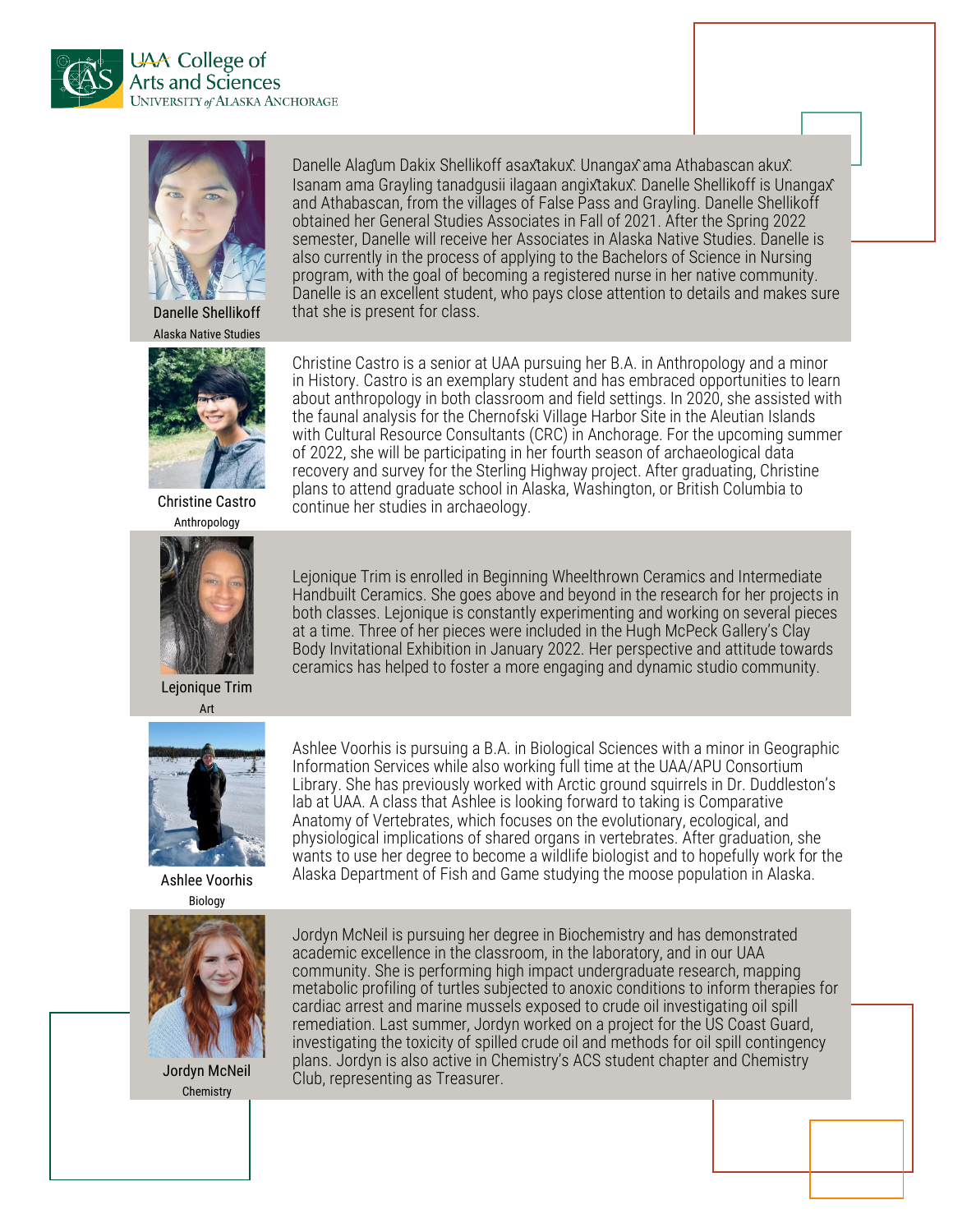



Elsa Snodderly is pursuing her B.A. in English and has a deep love for literature, which has only expanded through the course of her degree. While at UAA, Elsa has also rediscovered her love of writing and has taken a minor in creative writing in hopes of further developing that skill. After graduating, Elsa hopes to take the next steps towards becoming a librarian so she may continue to share her love of literature with her community.

Elsa Snodderly English



Kellie Richmond Environmental



Preston Weeks Geological Sciences



Denile Ault History



Micah Nauls International Studies

Kellie Richmond is a junior pursuing a B.A. in Environment and Society with a social concentration, and a minor in Geographic Information Services. Kellie's appreciation for the state's diverse landscapes, wildlife, and culture only grows the more she learns about it. She is interested in learning more about the use of this traditional knowledge as a way to assist with conservation efforts and adaptation from climate change. Last fall, Kellie worked for 61 North Environmental as a Protected Species Observer to track and monitor the endangered Cook Inlet beluga whale population.

Preston Weeks is a junior pursuing a B.A. in Geological Sciences. Preston has an interest in geology due to his hobby of rock collecting which began at a young age. He plans on graduating in the Spring/Summer of 2023 and will begin the search for graduate programs this fall to continue his education in geoscience. This summer Preston was selected for an internship with Logic Geophysics & Analytics LLC, a geophysical consulting firm based in Anchorage. Preston will receive on the job training in the use of geophysical tools including ground-penetrating radar, seismic, GNSS, and resistivity.

Denile Ault is pursuing her degree in History. Since her return to UAA to finish her degree, Denile has shown that she is a leader in course discussions- one who can both answer and ask questions intelligently and articulately and whose demeanor and engagement generates excitement among her peers. She is currently doing phenomenal work on an oral history project that highlights issues of identity among Alaska Native traditional healers on the 50th anniversary of ANCSA.

Micah Nauls is seeking his degree in International Studies. According to his professors, Micah is a gem to have in the class, he was a standout discussant, often sharing insights far beyond his years. He was an engaged and responsive learner throughout the semester. Micah was one of the top students in the PHIL 301 Ethics class in the fall. Micah is affable, down to earth, well-rounded and civic-minded.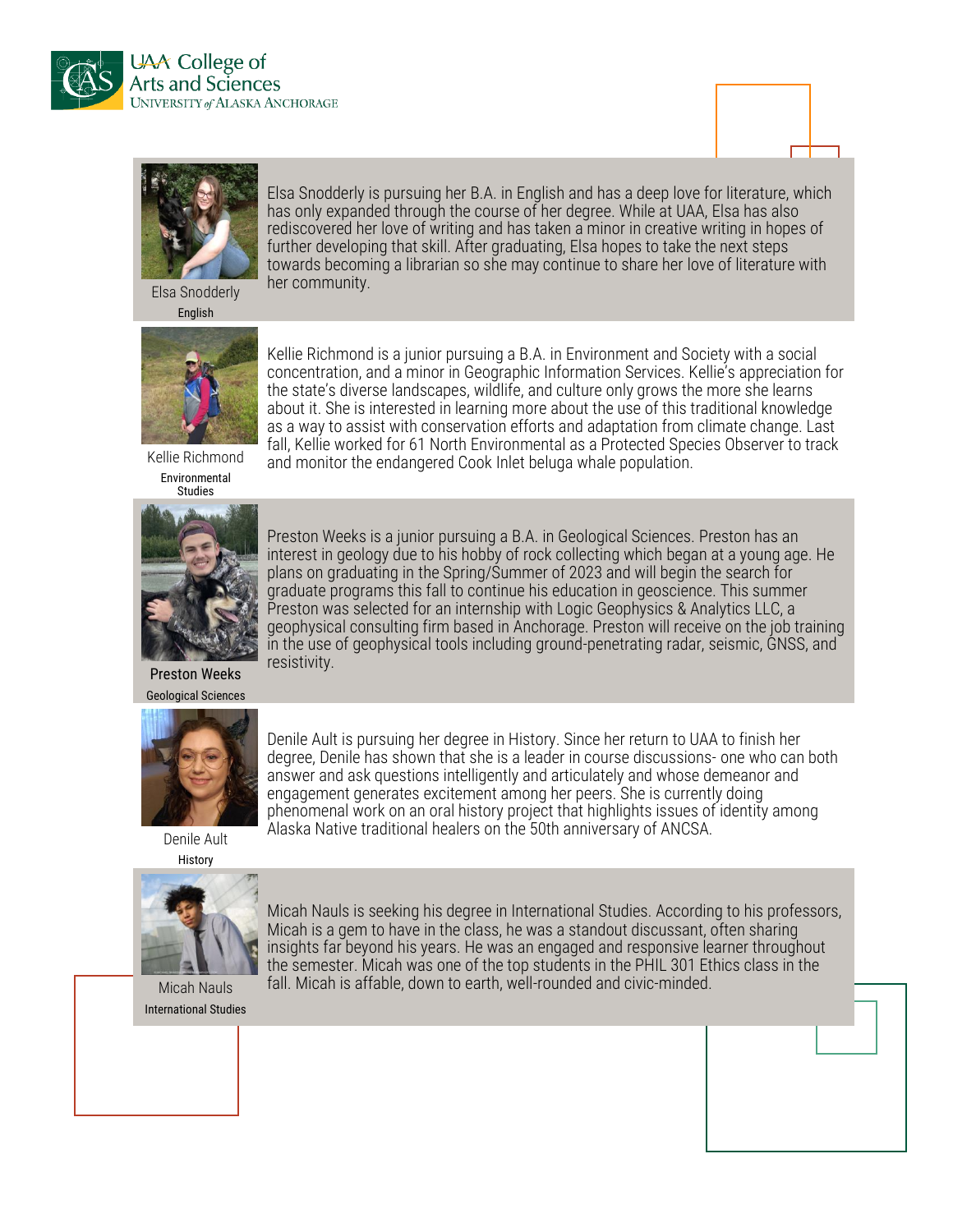![](_page_3_Picture_0.jpeg)

![](_page_3_Picture_1.jpeg)

Charlotte Flynn Journalism and Public Communications

![](_page_3_Picture_3.jpeg)

Ella Bryner Languages

![](_page_3_Picture_5.jpeg)

Ella Bryner is pursuing concurrent B.A. degrees in International Studies, Languages, and Political Science. Her focus in the Department of Languages is Spanish. Ella has been regularly participating in the student club, La Tertulia, and has sought important leadership positions in UAA's student government. Ella has been a member of the Model UN on campus for several years. In addition to her academic pursuits and her participation in UAA organizations, Ella also maintains an off-campus job. Ella plans to spend the next academic year studying in Granada and Seville, Spain, where she plans to apply all the knowledge she has learned at UAA to real-world experiences.

Daniel Confalone is pursuing his degree in Mathematics, and has been an excellent student in all his mathematics courses. Additionally, Daniel is a tutor in the math lab. He has a very good reputation as a tutor, and is sought after by students in lower division mathematics and statistics courses for help. Daniel is an energetic and enthusiastic student of mathematics. He is currently applying to Research Experience for Undergraduate programs in mathematics around the country.

![](_page_3_Picture_7.jpeg)

Daniel Confalone Mathematics and **Statistics** 

![](_page_3_Picture_9.jpeg)

Jaden Reed Music

![](_page_3_Picture_11.jpeg)

Tunca Isik Askin Philosophy

Jaden Reed is a freshman in the Bachelor of Music Performance Program. He has distinguished himself as a gifted musician and performer, winning first place in the National Association of Teachers of Singing Music Theater Competition, upper college division. Jaden won first place in this division at both the district and northwest regional levels. Jaden recently performed in featured roles with the UAA Opera and Music Theater Ensemble in Fairbanks.

Tunca Isik Askin is a junior double majoring in Philosophy and History. He is the current president of the UAA Philosophy Club and the co-creator and co-host of a philosophy podcast on Spotify, where he has interviewed prominent intellectuals, including Noam Chomsky. Tunca is currently serving as the President of the UAA Philosophy Club. In 2022, he was the winner of the UAA Undergraduate Philosophy Essay Contest for his paper, "Noemata: Abstract Objects and ontic Determiners." Tunca presented this paper as the student keynote at the UAA Undergraduate Philosophy Conference.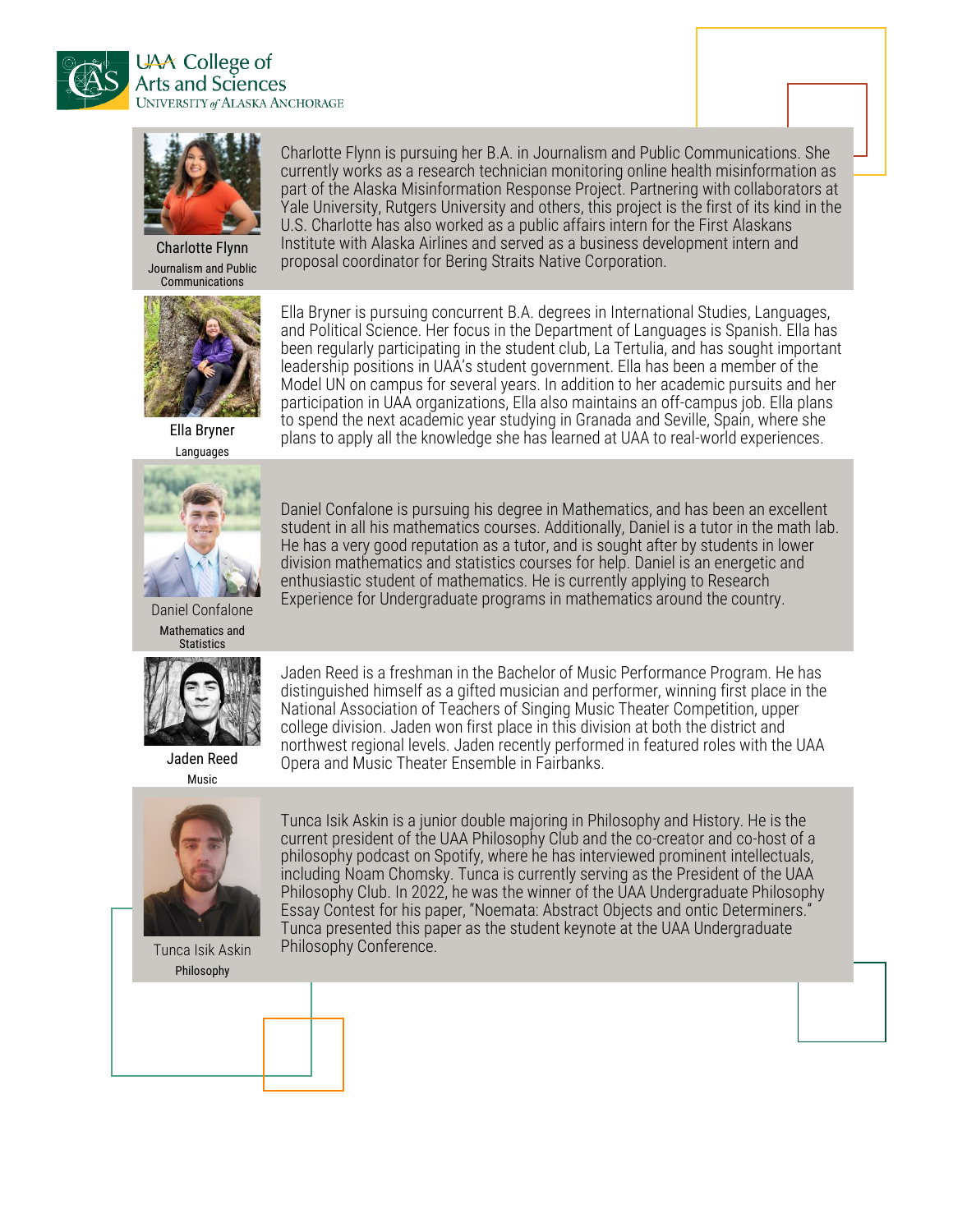![](_page_4_Picture_0.jpeg)

![](_page_4_Picture_1.jpeg)

Katherine Sakeagak Physics and Astronomy

![](_page_4_Picture_3.jpeg)

Matt Green Political Science

![](_page_4_Picture_5.jpeg)

Haley Duryea Psychology

![](_page_4_Picture_7.jpeg)

Tylantiss Atlas Sociology

![](_page_4_Picture_9.jpeg)

Jocelyn Lewis Women's and Gender Studies

Katherine Sakeagak is pursuing a dual major in Civil Engineering and Mathematics along with plans to complete a minor in Physics as well. She has conducted multiple high-quality research projects working with faculty in the UAA Physics and Astronomy department, starting through the Alaska URISE program and studying galaxy evolution with Dr. Erin Hicks. Katherine has presented her research at the Alaska URISE Research Celebration in 2019, and the Alaska Space and Grant Symposia in 2021 and upcoming in 2022.

Matt Green is pursuing a degree in Political Science and International Studies. Matt is heavily involved with the Model UN at UAA. He worked closely with Professor Kimberly Pace to develop the first Fall Virtual Model United Nations Conference. Matt served as the Secretary General for the Fall conference, and as the President of the General Assembly for the Spring conference with over 100 participants. Matt also serves as a CESA, a representative for USUAA, and is a member of the Honors College in the Leadership Track.

Haley Duryea is a junior pursuing a B.A. in Psychology with a minor in Justice. She is currently on a research team through UAF that studies isolation and loneliness in older adults and the effects of COVID with suggestions on how to improve well-being. Haley is also a part of the Seawolf Mentor program, a program hosted through the Mentor Collective. In this program. Haley has several mentees as well as a mentor.

Tylantiss Atlas is pursuing a degree in Sociology. She chose to major in sociology her freshman year because she was in a class called Sports and Society. Taking this course allowed her to have a different outlook and perspective on situations going on around her. Ever since, sociology has been something that continues to be intriguing. Tylantiss has been a full-time student athlete while working on campus at a part-time job. As a student athlete, Tylantiss loves UAA and the academic resources provided.

Jocelyn Lewis is a committed student in the Women's and Gender Studies program. She shares generously with her thoughts and experience, enriching the class experience for herself and others. According to her professors, Jocelyn is always eager to learn. She engages deeply, is passionate about and is committed to feminism and gender studies. Jocelyn is a pre-major in Nursing Science. Her background in Women's and Gender Studies will stand her in good stead in the medical professions.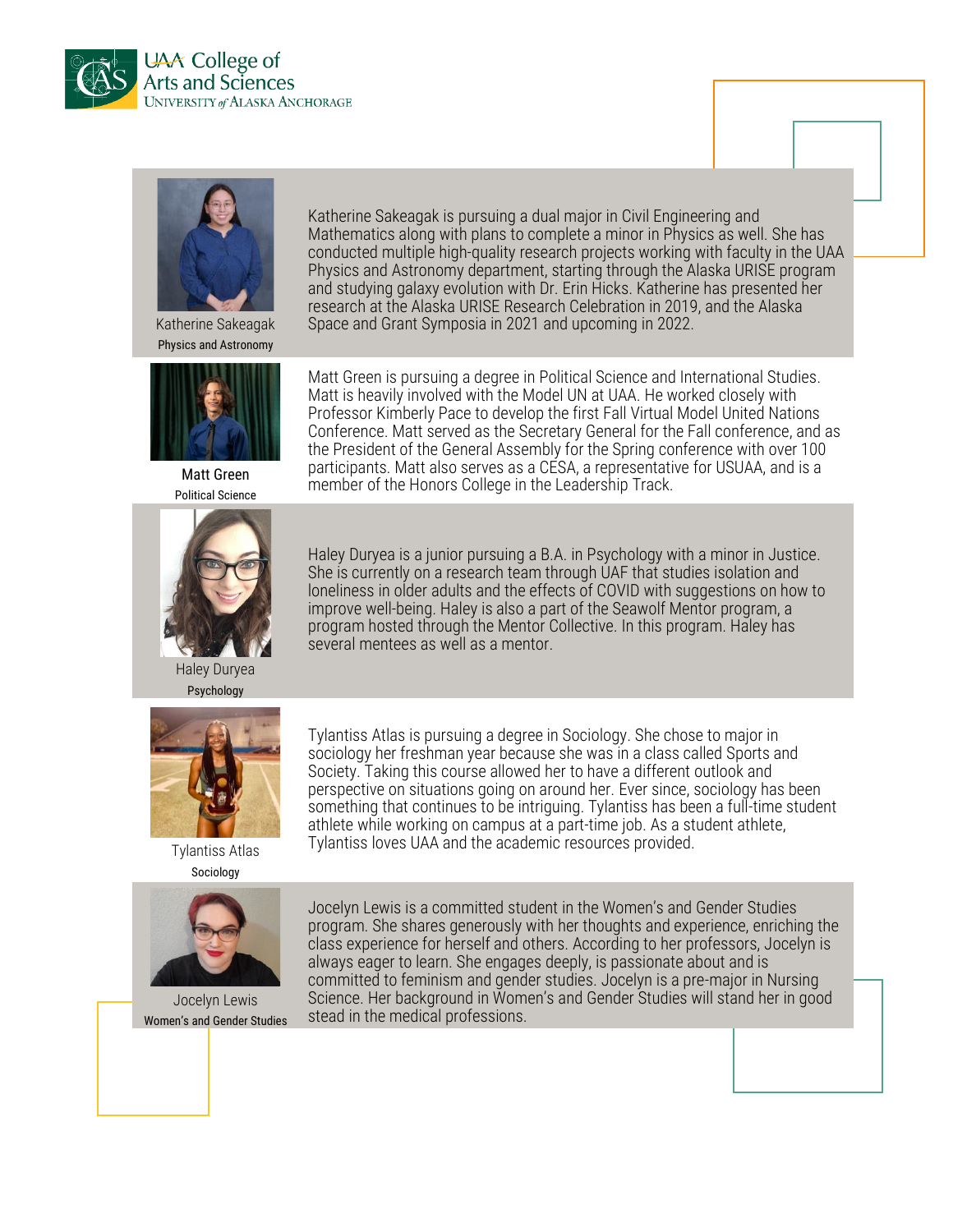![](_page_5_Picture_0.jpeg)

## Our Generous CAS Donors

Anonymous (16) Audrey L. Addison Richard and Diane Allen Maria and Thomas Allison Carole A. Anderson Amanda M. Andraschko Andres R. Antuna Elyse G. C. Applegate Kolleen A. Ashman Vincen and Chelsea Avichayil Myrtle M. Baker Nancy Ball Rachael Ball Katherine A. Barger Keith D. Baxter Beacon Press David Blanchet Robert J. Boeckmann Glenn P. Boledovich Conrad E. Booth James Bowers and Cheryl Childers Page L. Brannon **Brandon Briggs** Liz M. Brooks Kevin M. Buettner Jason L. Burkhead Bella Cai Megan and Rodney Carlson Tanya Carlson David S. Carter Cynthia L. Cartledge John and Sandra Christopherson Sharon J. Clawson Grant R. Cochran Lewis Cohn Jennifer M. Collins Julia and Scott Cooley Glen R. Coulson Deanna M. Crosby Gia and Craig Currier Michael and Heather Daigneault Mary and John Dailey Sharon F. Davies Donald Davis and Elizabeth Robbins Jeffrey and Eileen Demain Elizabeth J. Dennison Kathryn Duane Khrystyne N. Duddleston Hilda Duenez Virginia C. Duffy Gregory and Shari Durocher Gloria D. Eldridge Robert Ellis and Megan Moore Zoe L. Ellis Margritt Engel Arne G. Erickson Michelle D. Fellows Brenda and Timothy Fenton Timothy J. Foley David Frankl and Mary Blenkush Brent and Kristen Freiburger Michael Gabler Jan and Bill Gehler Timothy R. Goldsworthy

Ann P. Gray Keith and Roxie Greer Adam and Karyn Grove Bernd and Paula Guetschow Carol H. Gustafson SongHo Ha Rachael M. Hannah Geraldine Hanson Franklin Harris and Tina Johnson-Harris Ryan Harrod Ian C. Hartman Sarah D. Hartmann William G. Herman Victoria and Jon Hermon Bradley and Victoria Hillwig Richard J. Hitchcock Ruby and Scott Hollembaek Donald Hopwood and Leslie Dean Richard and Sheila Howe Chiquita and Lee Hudson Constance G. Huff John F. Ingman, Jr. David J. James Japan Alaska Association Ada D. Johnson Beth Johnson Cindy Johnson Craig and Nancy Johnson Alberta and Peter Jones Lora Jorgensen and James Kemplen Andrew and Donna Josephson Melvin Kalkowski and Sharilyn Mumay Simon and George Kattenhorn Sean D. Kennedy Joon Kim Beverly M. O. Kirk Amy L. Kirkham Leslie Kleinfeld Sarah Komar Jocelyn Krebs and Susannah Morgan Sarah J. Krug Schultz Robert Kuhner Rick and Blythe Kurtz Nicole J. Lacy Debbie A. LaFleiche David Landis and Sean Dowdall Joan T. Landis Steve and Gladys Langdon Charles E. Licka Angel and Marie Llanes Brandon T. Locke M. M. Lopez Carolyn K. Lyons Gerald M. Mabrito Eugene Mahoney Marcy B. Marino Linda and Stephen Marsh-Ives Allison B. Martin Rebeca Maseda Garcia Patricia McAnany and Peter Joyce Julian L. McCarthy Sarah E. McConnell Teena McDonald

Ashley A. McKibbon John C. McKiernan Jenny McNulty Ann McPeck Gabler Amy and Brian Meissner Jeffrey R. Meyers, Jr. Jo and Peter Michalski Edwin R. Mighell, Jr. Marti Miller Dean and Kelly Mitchell Catherine T. Moller Judith Moore Richard Mylius and Sally Gibert Elizabeth and Dale Nash Elizabeth V. Newell Catherine M. Olson Yasuhiro Ozuru Charles J. Panigeo Donald E. Parker Elizabeth K. Paton Alan and Sharon Peabody Sherilynn L. Peterson William and Mary Pfister Linda and Donald Porter Marcia A. Pratt Ginna Purrington John Quimby and Kathleen Egan Travis Rector and Paola Banchero Brandon and Shani Rinner Wendy and Doug Robbins Lawrence and Debra Roberts Lynn Roderick and Walter Van Horn Chelsea B. Roehl Frances Rose The Rosich Family Adeline and Greg Schlabaugh Cynthia and David Schraer Rebecca J. See Kathryn Sink Kevin and Petra Smith Timothy and Rumi Smith John and Marcy Stalvey Greg and Cassandra Stalzer Selene W. Stoll Timothy and Anne Stone Robert Stuart and Sondra Shaginoff-Stuart Krisjon and Christie Tabisola Michael A. Tallino-Smith Francine C. Taylor Monica Terrones James J. Tiesinga Jeffrey and Cathy Tipton Halley Tran Chris Triplett Nataliya F. Udovyk Frances A. Ulmer Olga and Ian van Tets Neil Vasavada Melanie Wahl Leah A. Walker Jacob D. Wells Candace and Grandin West Christopher Williams and Celeste Brown Jonathan Wrede